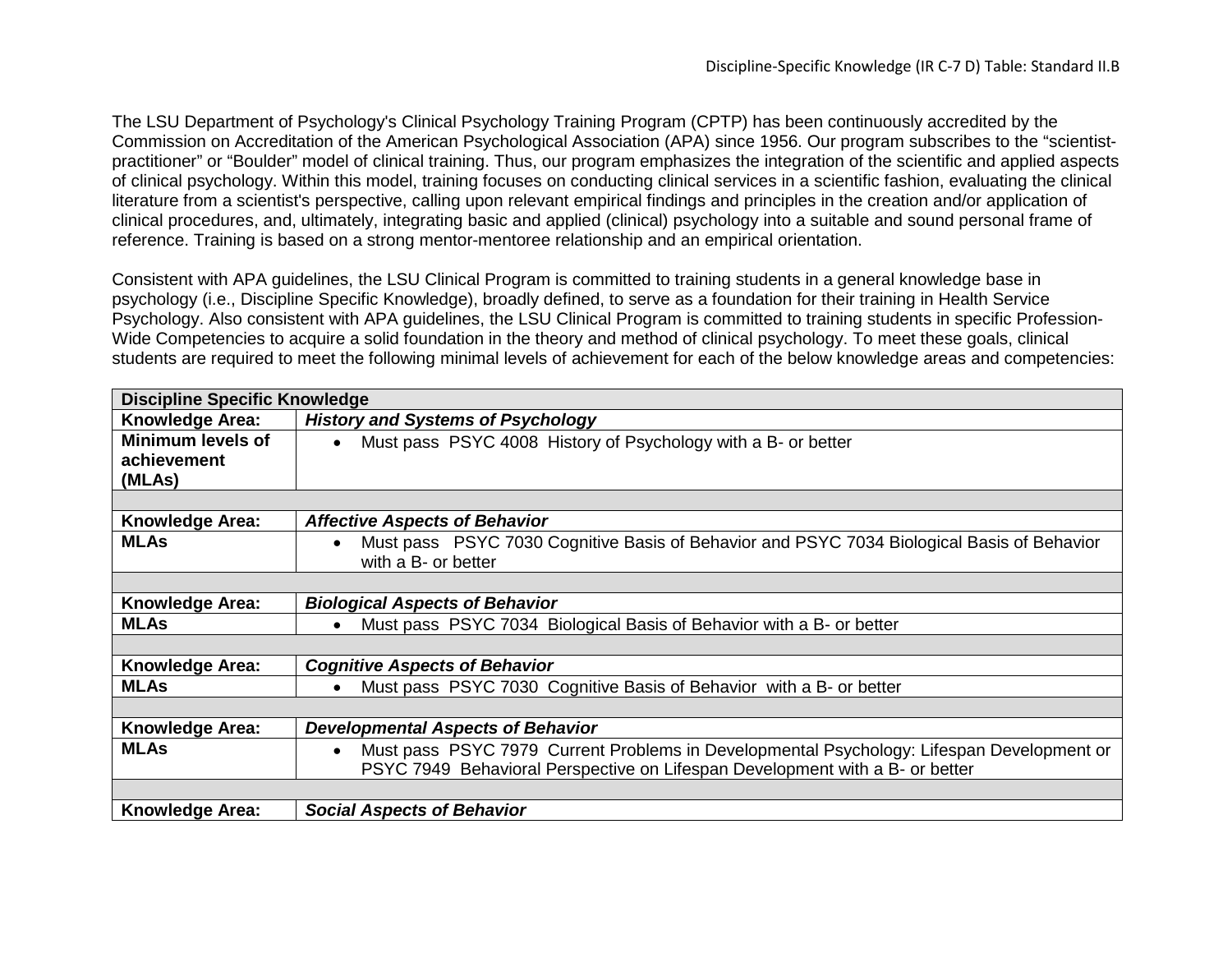| <b>MLAs</b>            | Must pass PSYC 7040 Social Basis of Behavior with a B- or better<br>$\bullet$                                                                                                                                                                                                             |
|------------------------|-------------------------------------------------------------------------------------------------------------------------------------------------------------------------------------------------------------------------------------------------------------------------------------------|
|                        |                                                                                                                                                                                                                                                                                           |
| <b>Knowledge Area:</b> | Advanced Integrative Knowledge of Basic Discipline-Specific Content Areas (excluding History and<br>Systems)                                                                                                                                                                              |
| <b>MLAs</b>            | Must pass courses with advanced integrative knowledge (e.g., PSYC 7034 Biological Basis of<br>$\bullet$<br>Behavior, PSYC 7030 Cognitive Basis of Behavior, PSYC 7171 Developmental Disorders and<br>Psychopathology of Children, PSYC 7982 Advanced Psychopathology) with a B- or better |
|                        |                                                                                                                                                                                                                                                                                           |
| <b>Knowledge Area:</b> | <b>Research Methods</b>                                                                                                                                                                                                                                                                   |
| <b>MLAs</b>            | Must pass PSYC 7117 Methodology and Research Design with a B- or better<br>$\bullet$                                                                                                                                                                                                      |
|                        | Must pass proposals and defenses of thesis and dissertation<br>$\bullet$                                                                                                                                                                                                                  |
|                        |                                                                                                                                                                                                                                                                                           |
| Knowledge Area:        | <b>Quantitative Methods</b>                                                                                                                                                                                                                                                               |
| <b>MLAs</b>            | Must pass PSYC4111 Intermediate Statistics and PSYC 7111 Advanced Statistics with a B- or<br>$\bullet$<br>better                                                                                                                                                                          |
|                        | Must pass proposals and defenses of thesis and dissertation<br>$\bullet$                                                                                                                                                                                                                  |
|                        |                                                                                                                                                                                                                                                                                           |
| <b>Knowledge Area:</b> | <b>Psychometrics</b>                                                                                                                                                                                                                                                                      |
| <b>MLAs</b>            | Must pass PSYC 7125 Psychological Assessment I and PSYC 7925 Psychological Assessment II<br>$\bullet$<br>with a B- or better                                                                                                                                                              |
|                        | Must pass proposals and defenses of thesis and dissertation<br>$\bullet$                                                                                                                                                                                                                  |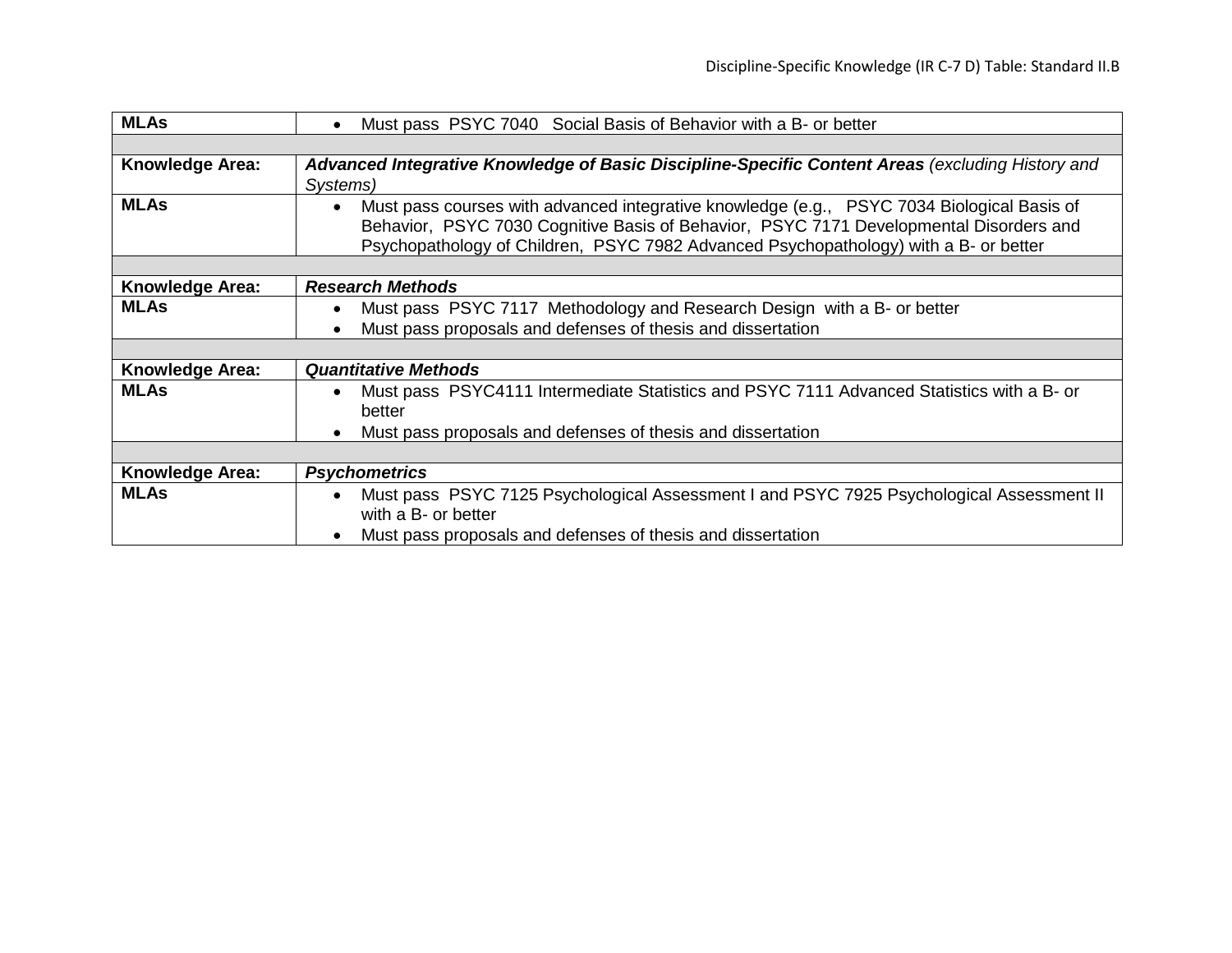| <b>Profession-Wide Competencies</b> |                                                                                                                                                                                                                                                                                                                                                                                                                                                                                                                                                                                                                                                                                                                                                                           |  |
|-------------------------------------|---------------------------------------------------------------------------------------------------------------------------------------------------------------------------------------------------------------------------------------------------------------------------------------------------------------------------------------------------------------------------------------------------------------------------------------------------------------------------------------------------------------------------------------------------------------------------------------------------------------------------------------------------------------------------------------------------------------------------------------------------------------------------|--|
| <b>Competency:</b>                  | (i) Research                                                                                                                                                                                                                                                                                                                                                                                                                                                                                                                                                                                                                                                                                                                                                              |  |
| <b>Elements</b>                     | Demonstrate the substantially independent ability to formulate research or other scholarly activities (e.g.,<br>$\bullet$<br>critical literature reviews, dissertation, efficacy studies, clinical case studies, theoretical papers, program<br>evaluation projects, program development projects) that are of sufficient quality and rigor to have the<br>potential to contribute to the scientific, psychological, or professional knowledge base.<br>Conduct research or other scholarly activities.<br>$\bullet$<br>Critically evaluate and disseminate research or other scholarly activity via professional publication and<br>presentation at the local (including the host institution), regional, or national level.                                             |  |
| <b>MLAs</b>                         | Must pass courses (PSYC7117, PSYC4111, PSYC7111) with a B- or better<br>$\bullet$                                                                                                                                                                                                                                                                                                                                                                                                                                                                                                                                                                                                                                                                                         |  |
|                                     | Must pass thesis and dissertation meetings<br>$\bullet$                                                                                                                                                                                                                                                                                                                                                                                                                                                                                                                                                                                                                                                                                                                   |  |
|                                     | Student rated as "Meets expectations" on annual evaluation for in the area of research<br>$\bullet$                                                                                                                                                                                                                                                                                                                                                                                                                                                                                                                                                                                                                                                                       |  |
|                                     |                                                                                                                                                                                                                                                                                                                                                                                                                                                                                                                                                                                                                                                                                                                                                                           |  |
| <b>Competency:</b>                  | (ii) Ethical and legal standards                                                                                                                                                                                                                                                                                                                                                                                                                                                                                                                                                                                                                                                                                                                                          |  |
| <b>Elements</b>                     | Be knowledgeable of and act in accordance with each of the following:<br>o the current version of the APA Ethical Principles of Psychologists and Code of Conduct;<br>Relevant laws, regulations, rules, and policies governing health service psychology at the<br>$\circ$<br>organizational, local, state, regional, and federal levels; and<br>o Relevant professional standards and guidelines.<br>Recognize ethical dilemmas as they arise, and apply ethical decision-making processes in order to resolve<br>$\bullet$<br>the dilemmas.<br>Conduct self in an ethical manner in all professional activities.<br>$\bullet$                                                                                                                                          |  |
| <b>MLAs</b>                         | Must pass courses (PSYC7999; PSYC7688/7689) with a B- or better<br>$\bullet$<br>Must pass thesis and dissertation meetings<br>$\bullet$<br>Student rated as "Meets Expectation" on the Annual Student Evaluation Form in the area of ethics<br>$\bullet$                                                                                                                                                                                                                                                                                                                                                                                                                                                                                                                  |  |
|                                     | Student rated as "Meets Expectation" on the Practicum Evaluation Form in the area of ethics<br>$\bullet$                                                                                                                                                                                                                                                                                                                                                                                                                                                                                                                                                                                                                                                                  |  |
|                                     |                                                                                                                                                                                                                                                                                                                                                                                                                                                                                                                                                                                                                                                                                                                                                                           |  |
| <b>Competency:</b>                  | (iii) Individual and cultural diversity                                                                                                                                                                                                                                                                                                                                                                                                                                                                                                                                                                                                                                                                                                                                   |  |
| <b>Elements</b>                     | An understanding of how their own personal/cultural history, attitudes, and biases may affect how they<br>$\bullet$<br>understand and interact with people different from themselves.<br>Knowledge of the current theoretical and empirical knowledge base as it relates to addressing diversity in<br>$\bullet$<br>all professional activities including research, training, supervision/consultation, and service.<br>The ability to integrate awareness and knowledge of individual and cultural differences in the conduct of<br>$\bullet$<br>professional roles (e.g., research, services, and other professional activities). This includes the ability<br>apply a framework for working effectively with areas of individual and cultural diversity not previously |  |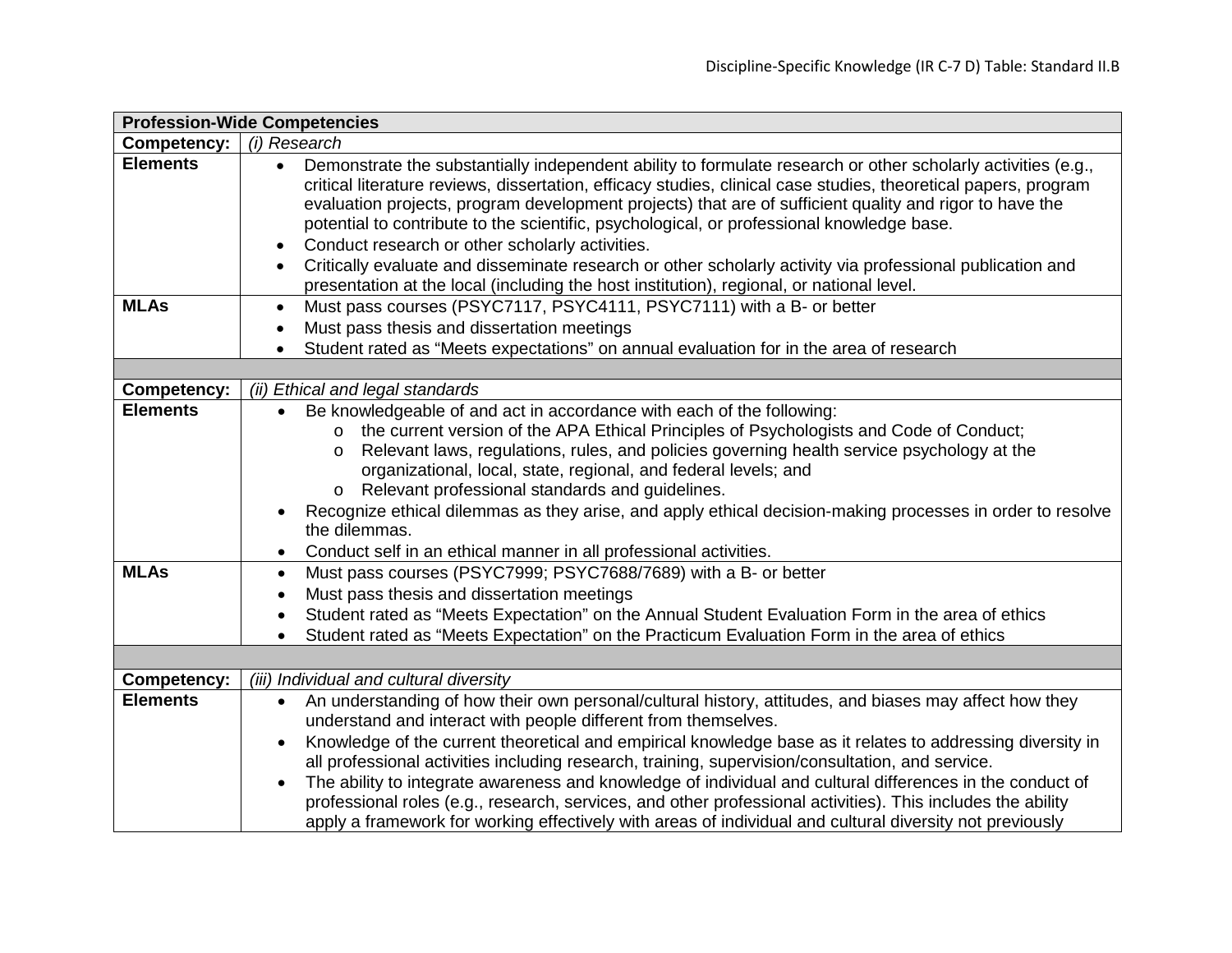|                    | encountered over the course of their careers. Also included is the ability to work effectively with individuals                                                                                                         |
|--------------------|-------------------------------------------------------------------------------------------------------------------------------------------------------------------------------------------------------------------------|
|                    | whose group membership, demographic characteristics, or worldviews create conflict with their own.                                                                                                                      |
|                    | Demonstrate the requisite knowledge base, ability to articulate an approach to working effectively with<br>$\bullet$<br>diverse individuals and groups, and apply this approach effectively in their professional work. |
| <b>MLAs</b>        | Must pass courses (PSYC7929; PSYC7688/7689) with a B- or better<br>$\bullet$                                                                                                                                            |
|                    | Must pass thesis and dissertation meetings<br>$\bullet$                                                                                                                                                                 |
|                    | Student rated as "Meets Expectation" on the Annual Student Evaluation Form in the area of individual and                                                                                                                |
|                    | cultural diversity                                                                                                                                                                                                      |
|                    | Student rated as "Meets Expectation" on the Practicum Evaluation Form in the area of individual and                                                                                                                     |
|                    | cultural diversity                                                                                                                                                                                                      |
|                    |                                                                                                                                                                                                                         |
| <b>Competency:</b> | (iv) Professional values, attitudes, and behaviors                                                                                                                                                                      |
| <b>Elements</b>    | Behave in ways that reflect the values and attitudes of psychology, including integrity, deportment,<br>$\bullet$<br>professional identity, accountability, lifelong learning, and concern for the welfare of others    |
|                    | Engage in self-reflection regarding one's personal and professional functioning; engage in activities to<br>$\bullet$                                                                                                   |
|                    | maintain and improve performance, well-being, and professional effectiveness.                                                                                                                                           |
|                    | Actively seek and demonstrate openness and responsiveness to feedback and supervision.<br>$\bullet$                                                                                                                     |
|                    | Respond professionally in increasingly complex situations with a greater degree of independence as they<br>$\bullet$                                                                                                    |
|                    | progress across levels of training.                                                                                                                                                                                     |
| <b>MLAs</b>        | Must pass courses (PSYC7688/7689) with a B- or better<br>$\bullet$                                                                                                                                                      |
|                    | Student rated as "Meets Expectation" on the Annual Student Evaluation Form in the area of<br>$\bullet$                                                                                                                  |
|                    | professionalism                                                                                                                                                                                                         |
|                    | Student rated as "Meets Expectation" on the Practicum Evaluation Form in the area of professionalism                                                                                                                    |
|                    |                                                                                                                                                                                                                         |
| <b>Competency:</b> | (v) Communications and interpersonal skills                                                                                                                                                                             |
| <b>Elements</b>    | Develop and maintain effective relationships with a wide range of individuals, including colleagues,<br>$\bullet$                                                                                                       |
|                    | communities, organizations, supervisors, supervisees, and those receiving professional services.                                                                                                                        |
|                    | Produce and comprehend oral, nonverbal, and written communications that are informative and well-<br>$\bullet$                                                                                                          |
|                    | integrated; demonstrate a thorough grasp of professional language and concepts.                                                                                                                                         |
| <b>MLAs</b>        | Demonstrate effective interpersonal skills and the ability to manage difficult communication well.                                                                                                                      |
|                    | Must pass courses (PSYC7688/7689) with a B- or better<br>$\bullet$                                                                                                                                                      |
|                    | Must pass thesis and dissertation meetings<br>$\bullet$                                                                                                                                                                 |
|                    | Student rated as "Meets Expectation" on the Annual Student Evaluation Form in the area of<br>$\bullet$<br>professionalism                                                                                               |
|                    | Student rated as "Meets Expectation" on the Practicum Evaluation Form in the area of professionalism                                                                                                                    |
|                    | $\bullet$                                                                                                                                                                                                               |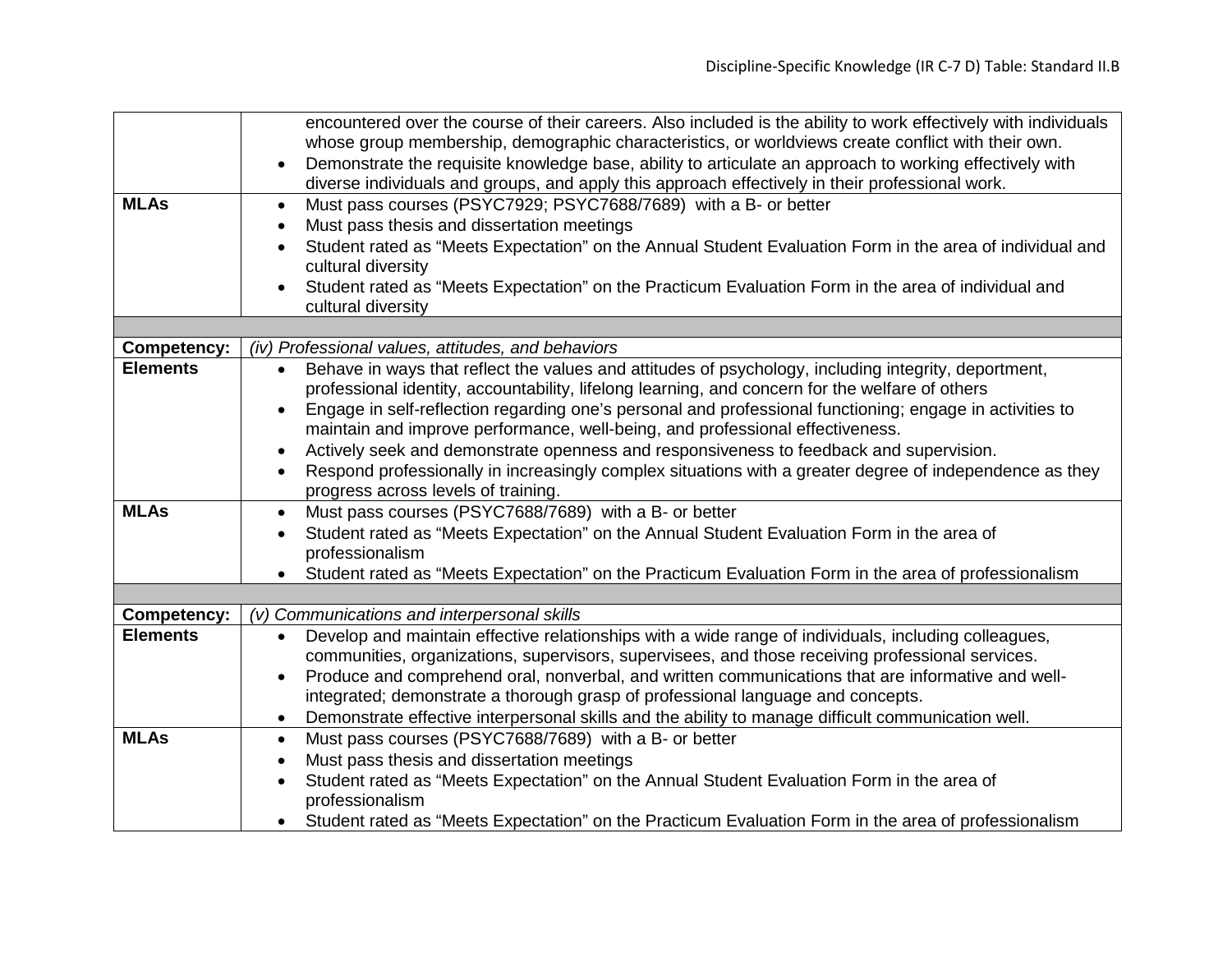| <b>Competency:</b> | (vi) Assessment                                                                                                                                                                                                                                                                                                                                                                                                                                                                                                                                                                                                                                                                                                                                                                                                                                                                                            |
|--------------------|------------------------------------------------------------------------------------------------------------------------------------------------------------------------------------------------------------------------------------------------------------------------------------------------------------------------------------------------------------------------------------------------------------------------------------------------------------------------------------------------------------------------------------------------------------------------------------------------------------------------------------------------------------------------------------------------------------------------------------------------------------------------------------------------------------------------------------------------------------------------------------------------------------|
| <b>Elements</b>    | Select and apply assessment methods that draw from the best available empirical literature and that reflect<br>the science of measurement and psychometrics; collect relevant data using multiple sources and methods<br>appropriate to the identified goals and questions of the assessment as well as relevant diversity<br>characteristics of the service recipient.<br>Interpret assessment results, following current research and professional standards and guidelines, to<br>$\bullet$<br>inform case conceptualization, classification, and recommendations, while guarding against decision-<br>making biases, distinguishing the aspects of assessment that are subjective from those that are objective.<br>Communicate orally and in written documents the findings and implications of the assessment in an<br>$\bullet$<br>accurate and effective manner sensitive to a range of audiences. |
| <b>MLAs</b>        | Must pass courses (PSCY7125; PSYC 7625; PSYC7925; PSYC7982; PSYC7171; PSYC7688/7689) with<br>a B- or better<br>Student rated as "Meets Expectation" on the Annual Student Evaluation Form in the area of assessment                                                                                                                                                                                                                                                                                                                                                                                                                                                                                                                                                                                                                                                                                        |
|                    | Student rated as "Meets Expectation" on the Practicum Evaluation Form in the area of assessment<br>$\bullet$                                                                                                                                                                                                                                                                                                                                                                                                                                                                                                                                                                                                                                                                                                                                                                                               |
|                    |                                                                                                                                                                                                                                                                                                                                                                                                                                                                                                                                                                                                                                                                                                                                                                                                                                                                                                            |
| <b>Competency:</b> | (vii) Intervention                                                                                                                                                                                                                                                                                                                                                                                                                                                                                                                                                                                                                                                                                                                                                                                                                                                                                         |
| <b>Elements</b>    | Establish and maintain effective relationships with the recipients of psychological services.<br>$\bullet$                                                                                                                                                                                                                                                                                                                                                                                                                                                                                                                                                                                                                                                                                                                                                                                                 |
|                    | Develop evidence-based intervention plans specific to the service delivery goals.<br>$\bullet$                                                                                                                                                                                                                                                                                                                                                                                                                                                                                                                                                                                                                                                                                                                                                                                                             |
|                    | Implement interventions informed by the current scientific literature, assessment findings, diversity<br>$\bullet$                                                                                                                                                                                                                                                                                                                                                                                                                                                                                                                                                                                                                                                                                                                                                                                         |
|                    | characteristics, and contextual variables.                                                                                                                                                                                                                                                                                                                                                                                                                                                                                                                                                                                                                                                                                                                                                                                                                                                                 |
|                    | Demonstrate the ability to apply the relevant research literature to clinical decision making.                                                                                                                                                                                                                                                                                                                                                                                                                                                                                                                                                                                                                                                                                                                                                                                                             |
|                    | Modify and adapt evidence-based approaches effectively when a clear evidence-base is lacking.<br>$\bullet$                                                                                                                                                                                                                                                                                                                                                                                                                                                                                                                                                                                                                                                                                                                                                                                                 |
|                    | Evaluate intervention effectiveness, and adapt intervention goals and methods consistent with ongoing<br>evaluation.                                                                                                                                                                                                                                                                                                                                                                                                                                                                                                                                                                                                                                                                                                                                                                                       |
| <b>MLAs</b>        | How outcomes are measured:                                                                                                                                                                                                                                                                                                                                                                                                                                                                                                                                                                                                                                                                                                                                                                                                                                                                                 |
|                    | Must pass courses (PSYC7185 or PSYC7972; PSYC7688/7689) with a B- or better<br>$\bullet$                                                                                                                                                                                                                                                                                                                                                                                                                                                                                                                                                                                                                                                                                                                                                                                                                   |
|                    | Student rated as "Meets Expectation" on the Annual Student Evaluation Form in the area of intervention<br>$\bullet$                                                                                                                                                                                                                                                                                                                                                                                                                                                                                                                                                                                                                                                                                                                                                                                        |
|                    | Student rated as "Meets Expectation" on the Practicum Evaluation Form in the area of intervention<br>$\bullet$                                                                                                                                                                                                                                                                                                                                                                                                                                                                                                                                                                                                                                                                                                                                                                                             |
|                    |                                                                                                                                                                                                                                                                                                                                                                                                                                                                                                                                                                                                                                                                                                                                                                                                                                                                                                            |
| <b>Competency:</b> | (viii) Supervision                                                                                                                                                                                                                                                                                                                                                                                                                                                                                                                                                                                                                                                                                                                                                                                                                                                                                         |
| <b>Elements</b>    | Demonstrate knowledge of supervision models and practices.<br>$\bullet$                                                                                                                                                                                                                                                                                                                                                                                                                                                                                                                                                                                                                                                                                                                                                                                                                                    |
| <b>MLAs</b>        | How outcomes are measured:                                                                                                                                                                                                                                                                                                                                                                                                                                                                                                                                                                                                                                                                                                                                                                                                                                                                                 |
|                    | Must pass course (PSYC9960) with a B- or better<br>$\bullet$                                                                                                                                                                                                                                                                                                                                                                                                                                                                                                                                                                                                                                                                                                                                                                                                                                               |
|                    |                                                                                                                                                                                                                                                                                                                                                                                                                                                                                                                                                                                                                                                                                                                                                                                                                                                                                                            |